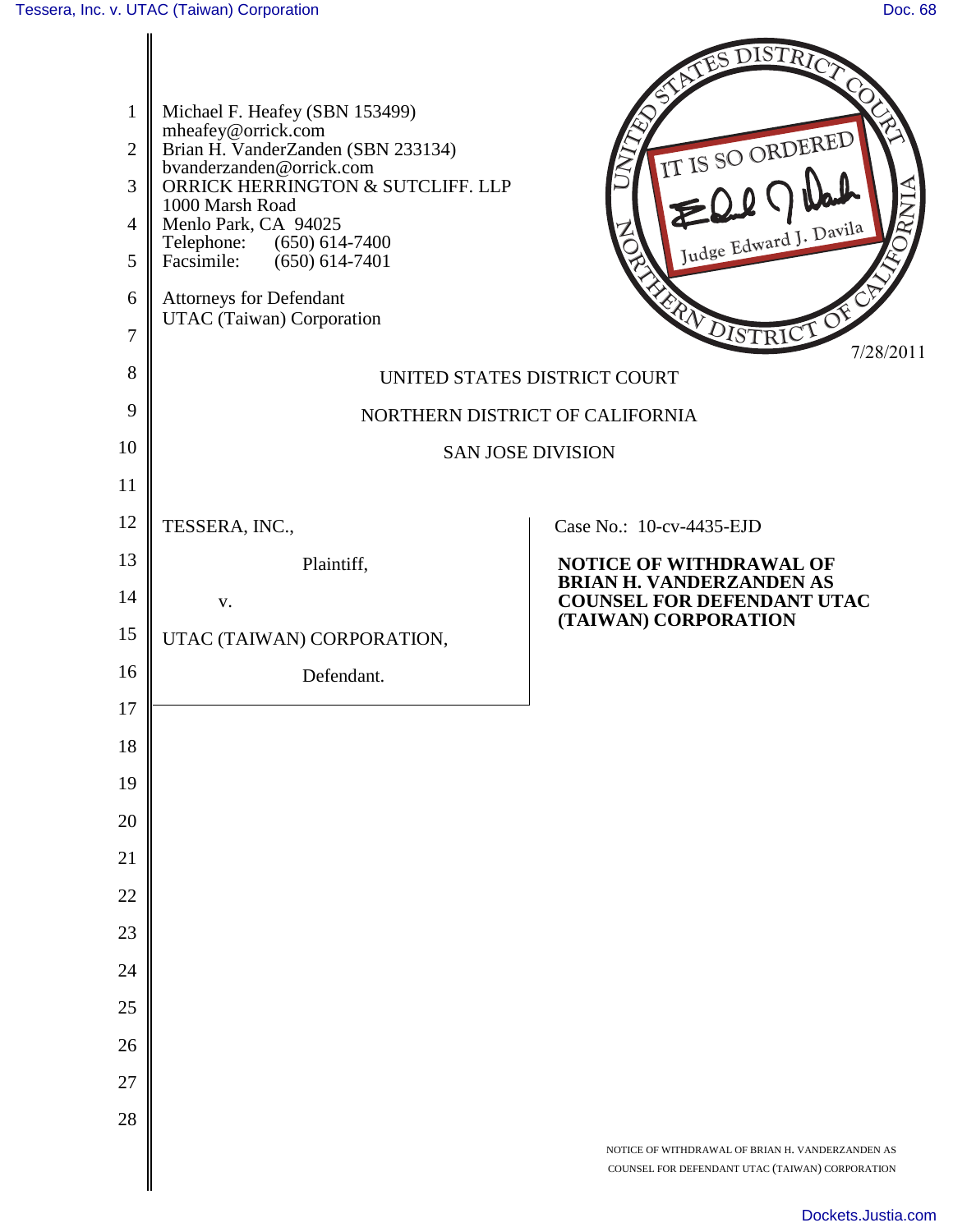| $\mathbf{1}$   | The undersigned counsel hereby withdraws his appearance on behalf of Defendant, UTAC                         |  |
|----------------|--------------------------------------------------------------------------------------------------------------|--|
| $\overline{2}$ | (Taiwan) Corporation ("UTAC"), in the above-captioned action. The remaining attorneys                        |  |
| 3              | (counsel of record) have entered an appearance and will continue to represent UTAC in this                   |  |
| $\overline{4}$ | action. There are no motions pending, no trial date has been set, no hearings or conferences have            |  |
| 5              | been scheduled, and no reports are due.                                                                      |  |
| 6              | WHEREFORE, it is respectfully requested that the Court withdraw the appearance of the                        |  |
| 7              | undersigned counsel, Brian H. VanderZanden, on behalf of UTAC in this action.                                |  |
| 8              |                                                                                                              |  |
| 9              | Dated: July 27, 2011                                                                                         |  |
| 10             | Michael F. Heafey<br>Brian H. VanderZanden                                                                   |  |
| 11             | ORRICK HERRINGTON & SUCLIFFE, LLP                                                                            |  |
| 12             |                                                                                                              |  |
| 13             | /s/ Brian H. VanderZanden<br>By:<br>Brian H. VanderZanden                                                    |  |
| 14             | Attorneys for Defendant                                                                                      |  |
| 15             | UTAC (TAIWAN) CORPORATION                                                                                    |  |
| 16             |                                                                                                              |  |
| 17             |                                                                                                              |  |
| 18             |                                                                                                              |  |
| 19             |                                                                                                              |  |
| 20             |                                                                                                              |  |
| 21             |                                                                                                              |  |
| 22             |                                                                                                              |  |
| 23             |                                                                                                              |  |
| 24             |                                                                                                              |  |
| 25             |                                                                                                              |  |
| 26             |                                                                                                              |  |
| 27             |                                                                                                              |  |
| 28             |                                                                                                              |  |
|                | NOTICE OF WITHDRAWAL OF BRIAN H. VANDERZANDEN AS<br>$-1-$<br>COUNSEL FOR DEFENDANT UTAC (TAIWAN) CORPORATION |  |